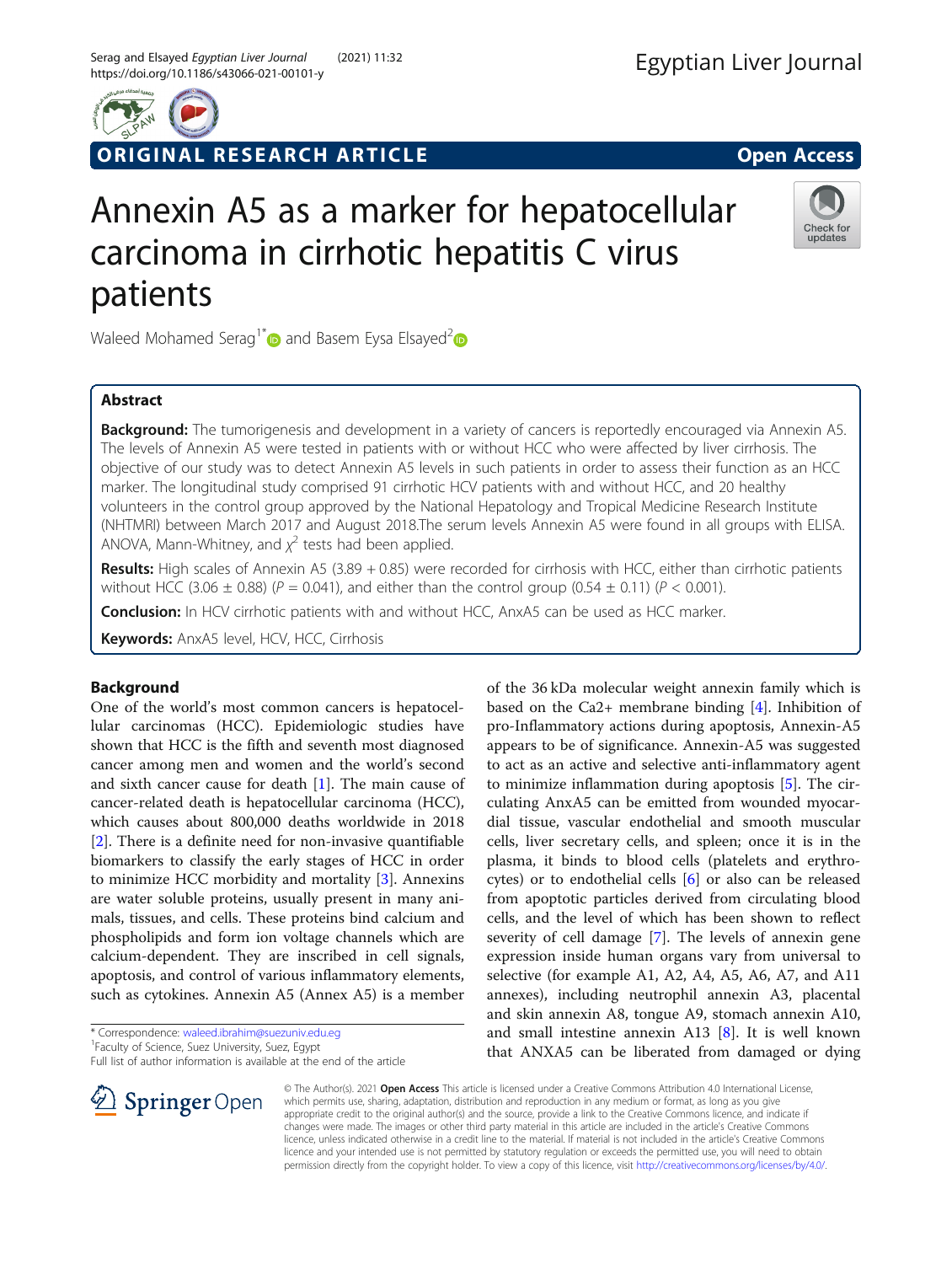| <b>Variables</b>               | Cirrhosis with HCC group<br>$(n = 44)$ | Cirrhosis without HCC group<br>$(n = 47)$ | P1value          | Control group<br>$(n = 20)$ | P value           |
|--------------------------------|----------------------------------------|-------------------------------------------|------------------|-----------------------------|-------------------|
| Age (years)                    | $57.7 \pm 5.75$                        | $56.8 \pm 6.89$                           | $0.968$ (NS)     | $54.5(50.5 - 60.5)$         | $0.337$ (NS)      |
| Sex (M/F)                      | 23/21                                  | 27/20                                     | $0.751$ (NS)     | 10/10                       | $0.587$ (NS)      |
| <b>MELD</b>                    | $16.1 \pm 4.16$                        | $15.1 \pm 4.57$                           | $0.568$ (NS)     |                             |                   |
| Child-Pugh class (A/B/C)       | 12/20/12                               | 14/18/14                                  | $0.733$ (NS)     | $\qquad \qquad -$           | $\qquad \qquad =$ |
| ALT (U/L)                      | $51 \pm 17.65$                         | $53.3 \pm 15.94$                          | $0.761$ (NS)     | $11.9 \pm 3.47$             | $< 0.001$ * (HS)  |
| AST(U/L)                       | $69 \pm 23.39$                         | $68.2 \pm 19.51$                          | $0.944$ (NS)     | $15.4 \pm 4.83$             | $< 0.001$ * (HS)  |
| ALKP (U/L)                     | $107.60 \pm 37.05$                     | $114.40 \pm 41.84$                        | $0.068$ (NS)     | $48.6 \pm 10.49$            | $< 0.001$ * (HS)  |
| GGT (mg/dl)                    | $51.09 \pm 37.75$                      | $48.94 \pm 26.37$                         | 0.818 (NS)       | $14.6 \pm 4.57$             | $< 0.001$ * (HS)  |
| <b>INR</b>                     | $1.5 \pm 0.47$                         | $1.59 \pm 0.51$                           | 0.542 (NS)       | $1.005 \pm 0.49$            | $< 0.001$ * (HS)  |
| PT(s)                          | $17.51 \pm 4.21$                       | $18.62 \pm 4.64$                          | 0.533 (NS)       | $13.07 \pm 0.18$            | $< 0.001$ * (HS)  |
| Total bilirubin (mg/dl)        | $2.55 \pm 1.61$                        | $2.59 \pm 2.01$                           | 0.579 (NS)       | $0.49 \pm 0.25$             | $< 0.001$ * (HS)  |
| Albumin (g/dl)                 | $2.97 \pm 0.72$                        | $2.54 \pm 0.79$                           | $0.098$ (NS)     | $4.43 \pm 0.59$             | $< 0.001$ * (HS)  |
| Platelet count $(x 10^3/cm^2)$ | $113.04 \pm 24.94$                     | $111.32 \pm 17.63$                        | 0.935 (NS)       | $297.7 \pm 17.87$           | $< 0.001$ * (HS)  |
| APRI score                     | $1.88 \pm 0.58$                        | $1.93 \pm 0.61$                           | $0.794$ (NS)     | $0.11 \pm 0.03$             | $< 0.001$ * (HS)  |
| FIB-4 score                    | $5.47 \pm 1.04$                        | $5.32 \pm 1.37$                           | $0.709$ (NS)     | $0.57 \pm 0.14$             | $< 0.001$ * (HS)  |
| Annexin A5 (ng/ml)             | $3.89 \pm 0.85$                        | $3.06 \pm 0.88$                           | 0.041(S)         | $0.54 \pm 0.11$             | $< 0.001$ * (HS)  |
| AFP (ng/ml)                    | $270 \pm 35$                           | $98 \pm 20$                               | $< 0.001$ * (HS) | $5.3 \pm 2.9$               | $< 0.001$ * (HS)  |

<span id="page-1-0"></span>Table 1 Demographic, clinical, and biochemical properties of all classes

cells not explicitly [[9\]](#page-4-0). In understanding how the presence of HCC can affect the weather equilibrium, it is important to consider the sense in which HCC is present, which is basically often a complication of cirrhosis to the liver [[10](#page-4-0)], with the prevalence of cirrhosis among patients with HCC estimated of 85–95  $[11]$  $[11]$ . By superimposed conditions, like HCC, the rebalanced and unstable hemostasis of hepatic cirrhosis can easily be tipped to thrombotic complications. In non-cirrhotic liver, HCC can develop, according to Kulik L.et al.; in a most recent analysis, the occurrence of HCC without prior cirrhosis is unusual and specifically about 15% of HBV-related cases [\[12](#page-4-0)]. The objective of our study was to detect Annexin A5 levels in such patients in order to assess their function as an HCC marker.

### Methods

The longitudinal study comprised 44 patients with HCC cirrhosis (23 were male and 21 were female), 47 patients without HCC cirrhosis (27 were male and 20 are female), and 20 control healthy (10 were male and 10 were female) without evidence for the diseases of the liver approved by the National Hepatology and Tropical Medicine Research Institute (NHTMRI) between March 2017 and August 2018. The formal consent was given to all studied citizens. The NHTMRI Ethics Committee has approved this analysis under serial No. 15/2016. The study has been organized in accordance with the Declaration of Research on Human Subject in Helsinki for human subject's research. Both of the patients were diagnosed with hepatic biopsy histology, simple lab changes, and ultrasound from Doppler. The magnitude of liver disease was calculated in accordance with the MELD score and the Child-Pugh classification. Cirrhosis with and without HCC impacted hepatitis C and laboratory and imagery studies based on guidelines for AASLD practice have been clinically conformed. The exclusion criteria were patients of different malignancies that could raise the level of Annexin A5 such as colorectal cancer and pancreatic cancer. The amount of the serum anxA5 was calculated on Stat Fax 4700 Microstrip Reader1 ELISA Microstrip Reader by means of a commercial enzyme immunoassay (SinoGeneClon Biotech Co., Ltd).

#### Statistical analysis

All statistical analyses were evaluated in SPSS Version 19. Quantitative variables are listed as mean + SD or median, while qualitative variables are listed as frequencies. In order to differentiate the three classes, one way

Table 2 Annexin V level in cirrhotic HCV patients with HCC group

|                        | Cut off    | Sens. (%) | Spec. (%) | $+PV(%)$ | $-PV(% )$ | <b>AUC</b> |
|------------------------|------------|-----------|-----------|----------|-----------|------------|
| Serum Annexin A5 level | 3.2(ng/ml) | 80        | 33.O      | 43.8     | -93.5     | 0.566      |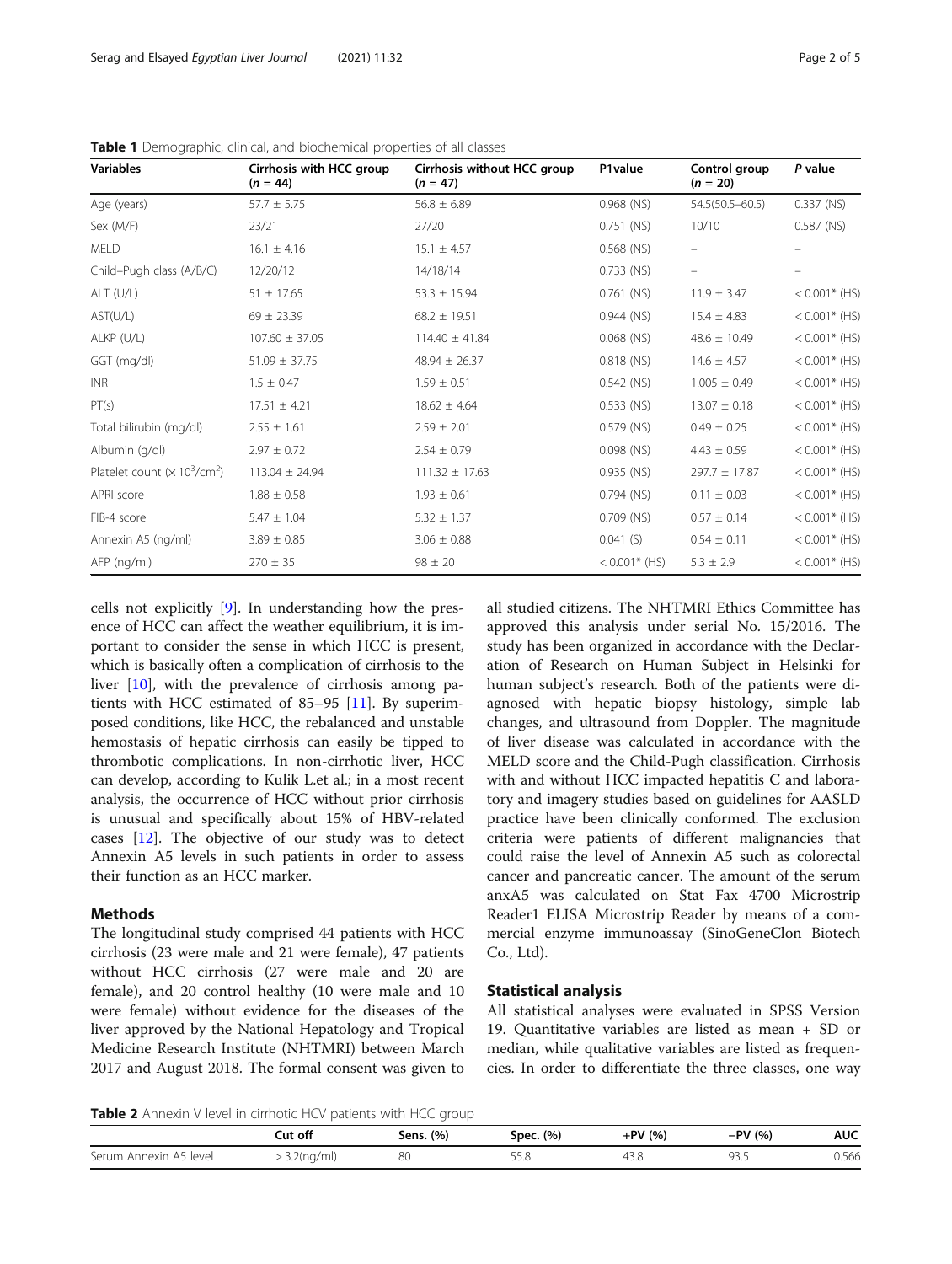Table 3 Annexin V level in cirrhotic HCV patients without HCC group

|                                             | Cut off        | Sens. (%) | Spec. (%)        | +PV (%) | $-PV(% )$ | <b>AUC</b> |
|---------------------------------------------|----------------|-----------|------------------|---------|-----------|------------|
| Serum<br>, level<br>. Annexin<br>$\Delta$ 5 | (nq/ml)<br>. ت | 5C        | $ \sim$<br>53.00 | 1 3.C   | 88        | U.J 1      |

analysis of variance (ANOVA) was used. A nonparametrical analysis was performed by Mann-Whitney, and a parametric student evaluation was performed when a categorical test of  $\chi^2$  had been applied. Statistically important was a P value below 0.05.

#### Results

Ninety-one cirrhotic patients, 44 HCC, and 47 HCC-free were recruited. Twenty healthy people were also hired (control group). Table [1](#page-1-0) displays demographic, clinical, and biochemical properties of all classes.

No statistically significant differences in sex, age, albumin, ALKB, ALT, AST, GGT, T-bilirubin, PT, INR, platelet count, APRI score, and FIB-4 score were discovered between cirrhotic group with HCC and cirrhotic group without HCC (Table [1\)](#page-1-0). There were statistically important variations between the two groups regarding AFP ( $P < 0.001$  $P < 0.001$ ) (Table 1). There were statistically relevant differences in Annexin A5 values ( $P = 0.041$ ) between the two groups (Table [1](#page-1-0)). ROC curve reveals that in the cirrhotic HCC group, Annexin A5 has AUC 0.566 and in the cirrhotic group without HCC has AUC 0.571 (Tables [2](#page-1-0) and 3; Figs. 1 and [2](#page-3-0)).

## **Discussion**

Annexin A5 has been shown to facilitate tumorigenesis and cancers such as hepatocarcinoma, breast, colorectal, pancreas, bladder, and prostate cancer [[13](#page-4-0), [14\]](#page-4-0). In most different types of tumors, including liver cancer, ANXA5 exhibits tumor promoter activity. Two-dimension gel electrophoresis was used by Guo et al. to analyze protein expression in five pairs of tumor and tumor thrombal matched samples, which showed an upregulation of ANXA5 in tumor thrombus samples [[15](#page-4-0)]. Sun and others reported that ANXA5 expression was positive for liver cancer progression and metastasis and that ANXA5 promoted cancer through the integrin and mitogen-activated protein kinase-extracellular signal-regulated kinase pathways [\[16\]](#page-4-0). Anxa5 could be a predictive biomarker for tumor development, metastasis, and invasion and be of diagnostic, prognostic, and therapeutic significance in cancer  $[14]$  $[14]$  $[14]$ . In addition, Sun and Zhuang et al. showed that HCC expression in ANXA5 was higher than normal liver tissue  $[16,$  $[16,$ [17\]](#page-4-0). The findings of the present study indicate, as compared the cirrhotic patients with and without HCC, that the expression of ANXA5 was increased

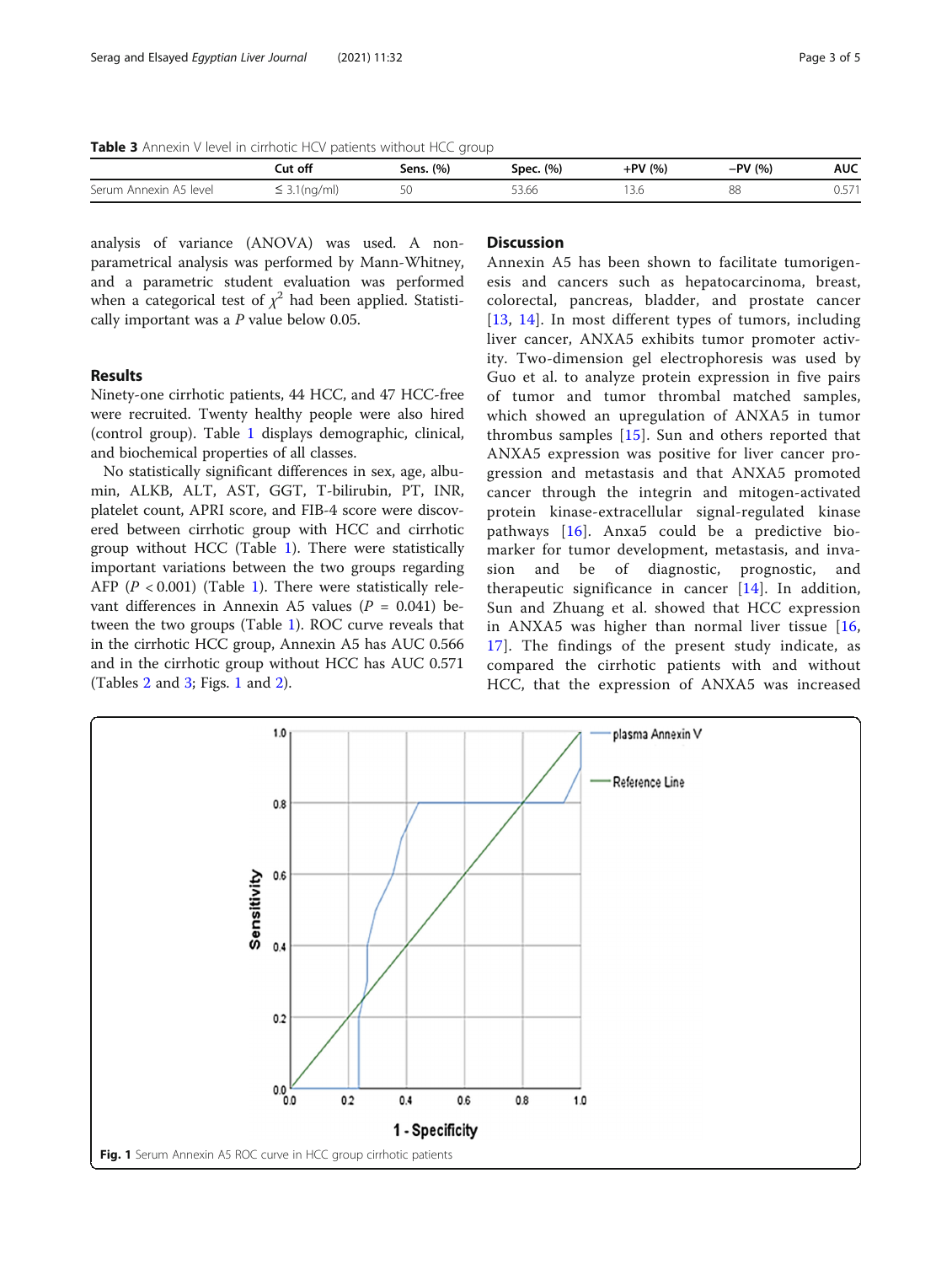<span id="page-3-0"></span>

in HCC cirrhotic HCV patients. In addition, the pronounced role of ANXA5 in liver cancer has not been documented to the best of our knowledge. In another review, high ANXA5 expression has been shown to be correlated significantly with poor overall survival [[17](#page-4-0)]. AnxA5 has proved to participate in a wide range of intra- and extracellular processes including blood clotting, signal translation, antiinflammatory processes, membrane trafficking, and ion channel activity, but it has not yet established the exact biological function of anxA5. However, it is assumed that the biological functions of anxA5 rely primarily on the interaction between them and lipids of the membranes [[18](#page-4-0)], and at least two crucial physiological mechanisms are regulated: the cascade of coagulation, which is known to involve anticoagulant activity, and apoptosis [[19](#page-4-0)]. Various research models have used annexin A5 as a probe to measure apoptosis in vitro and in vivo. A noninvasive imaging protocol using annexin A5 has been developed and applied successfully to measure programmed cell death in patients [[20](#page-4-0)]. In addition, our study match to previous results showing that HCC hepatitis C patients have greater levels of microparticles than HCC-free hepatitis C patients, and these levels of microparticles dynamically alter after surgery [[21](#page-4-0)]. In contrast to healthy controls, the explanation of the presence of microparticles in cirrhotic liver is possibly due to systemic inflammation and liver cell damage [[22\]](#page-4-0), asserting microparticulate roles that are included in hepatic fibrosty process in

mediation of anti-inflammatory reactions, endothelial damage, and coagulation activation.

### Conclusion

In HCC prediction in cirrhotic HCV patients, serum Annexin A5 values were found to be a forecasting factor. Larger scale tests are important to promote the use of an inexpensive and easily accessible Annexin A5 biomarker as HCC marker in HCV cirrhotic patients.

#### Limitation of study

In our analysis, the sample size of the control group compared to the disease group is relatively small. Finally, it would have been more fitting if the control group number was at least equal to the diseased group.

#### Recommendation

Wide sample sizes are suggested to validate this result.

#### Abbreviations

AnxA5: Annexin A5; HCV: Hepatitis C virus; HCC: Hepatocellular carcinoma

#### Acknowledgements

Great confession of collaboration for all NHTMRI doctors.

#### Authors' contributions

WS was responsible for the practical section, analysis of data, and manuscript preparation. BE was responsible for the selection and classification of the samples and the manuscript revision. The final manuscript was read and accepted by all contributors.

#### Funding

No particular support from publicly supported, financially or non-profit organizations has been granted in this research.